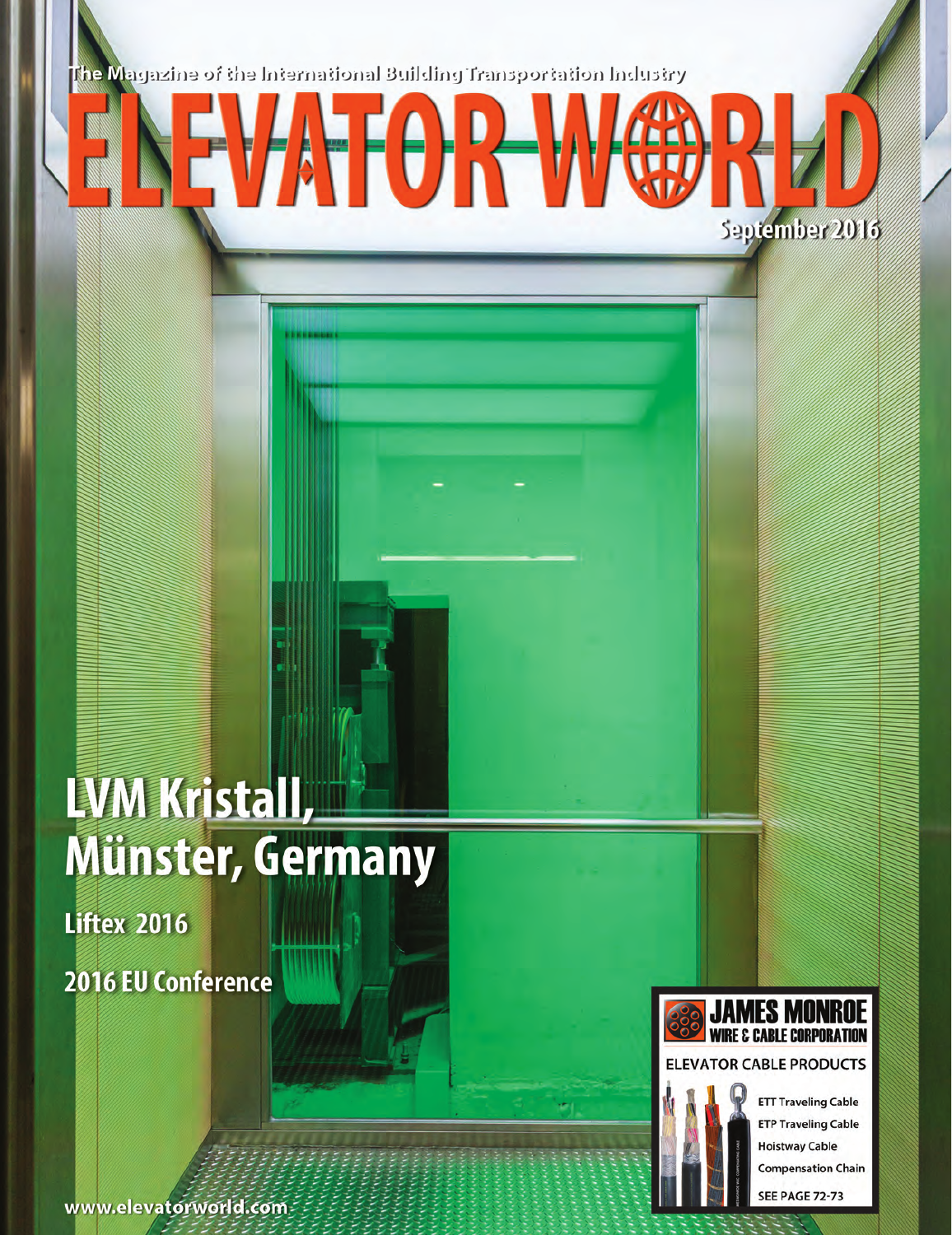## **IGV Group: A 50-Year Passion**

Italian manufacturer celebrates golden anniversary in style.

## *submitted by IGV*

On June 25, IGV Group celebrated its 50th anniversary with a party at its headquarters in Vignate, Italy. More than 600 guests, from sector operators to representatives of authorities and employees, enjoyed entertainment that included cooking demonstrations, live music and *corde lisse* rope acrobatics on the side of the building. Eng. Giuseppe Volpe, who founded IGV in 1966, was joined by his son, Matteo, IGV general director; his daughter, Maria, journalist; and her two children, Lucia and Giuseppe.

The story of the family goes on and keeps on spreading the IGV brand worldwide. The company is intimately connected to its founder, who, 50 years ago in a small office with three people, gave rise to the IGV adventure. Today, IGV is a leading company in the lift sector, with 200 employees and an ever-growing market. During his speech, Giuseppe Volpe drew attention to the need to never give up and keep on innovating. He thanked family, employees, customers and suppliers for taking part in the celebration and remarked how IGV has survived tough times, such as the 2009 financial crisis. Observing the life of a company is similar to that of a man, he reflected on milestones in IGV's 50 years, such as the debut of its signature product, DomusLift.

Giuseppe Volpe stated he has no intention of retiring and ended with:

*"I am sure you will never leave the IGV brand, because you know that this company is supported by passion, responsibility, heart and mind, innovation and tradition, care for details and technology, quality and flexibility, research and professionalism, and loyalty. This will never change. I promise you. And as you know, I keep my promises." Continued*



IGV founder Eng. Giuseppe Volpe